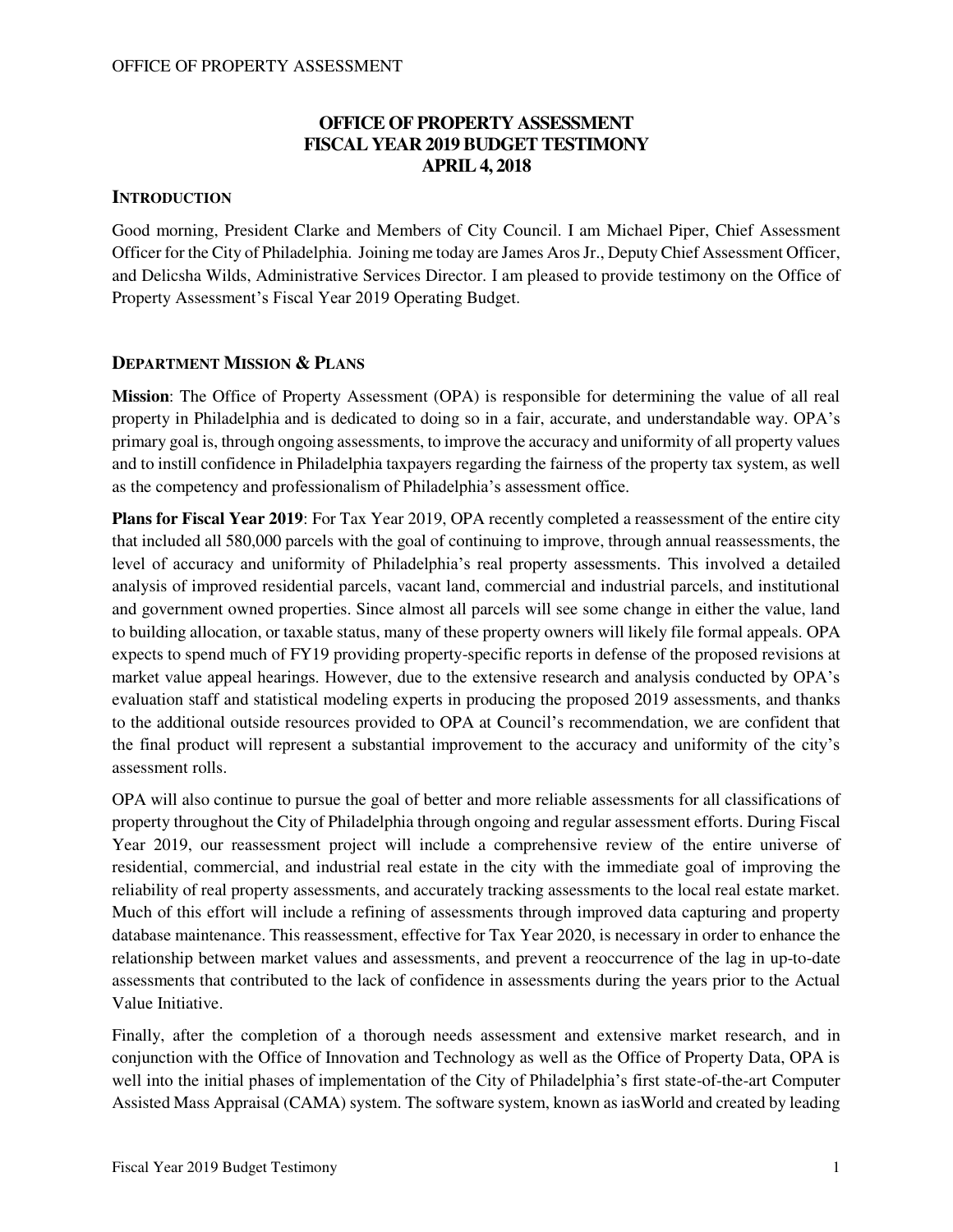systems software manufacturer Tyler Technologies, will, along with extensive process modifications, lead to increased efficiency for the entire property assessment system. While hard work still lies ahead, we are confident that implementation of this system will prove to be a more than worthwhile investment for the City of Philadelphia. The department anticipates being able to use certain aspects of the software during FY20.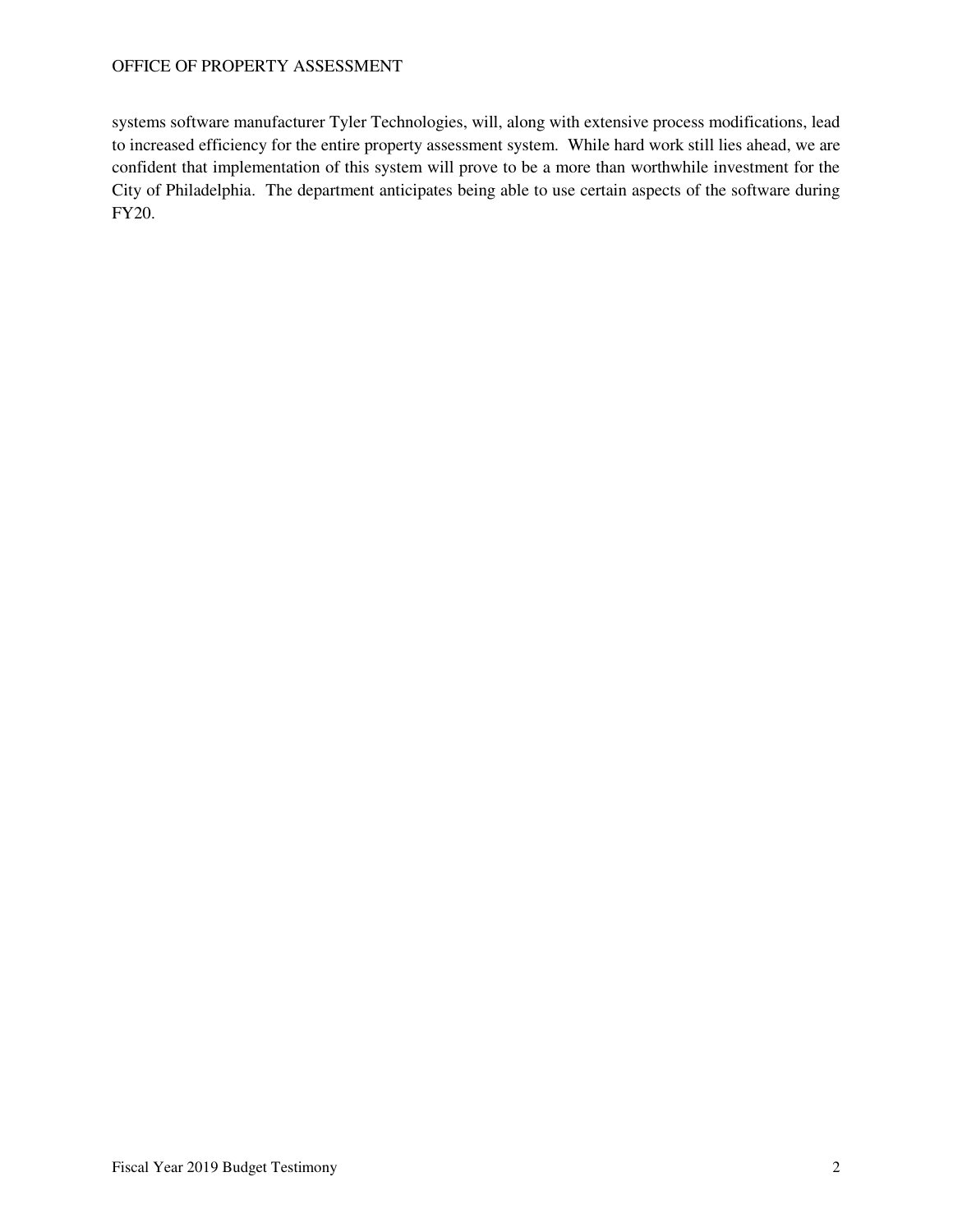| <b>Staff Demographics Summary (as of December 2017)</b> |           |           |           |          |  |  |  |  |  |
|---------------------------------------------------------|-----------|-----------|-----------|----------|--|--|--|--|--|
|                                                         | Total     | Minority  | White     | Female   |  |  |  |  |  |
| Number of Full-Time Staff                               | 195       | 100       | 95        | 110      |  |  |  |  |  |
| Number of Exempt Staff                                  | 11        | 5         | 6         | 5        |  |  |  |  |  |
| Number of Executive Staff (deputy level)<br>and above)  | 9         | 5         | 4         | 3        |  |  |  |  |  |
| Average Salary, Full-Time Staff                         | \$59,336  | \$55.641  | \$60,137  | \$55,059 |  |  |  |  |  |
| Average Salary, Exempt Staff                            | \$96,805  | \$103,309 | \$91,565  | \$71,879 |  |  |  |  |  |
| Average Salary, Executive Staff                         | \$109,754 | \$110,790 | \$108,459 | \$94,107 |  |  |  |  |  |
| Median Salary, Full-Time Staff                          | \$57,411  | \$56,707  | \$58,424  | \$54.983 |  |  |  |  |  |
| Median Salary, Exempt Staff                             | \$94,418  | \$94,418  | \$94,418  | \$63,803 |  |  |  |  |  |
| Median Salary, Executive Staff                          | \$94,418  | \$94,418  | \$94,418  | \$94,418 |  |  |  |  |  |

| <b>Employment Levels (as of December 2017)</b>            |                 |          |  |  |  |  |  |  |
|-----------------------------------------------------------|-----------------|----------|--|--|--|--|--|--|
|                                                           | <b>Budgeted</b> | Filled   |  |  |  |  |  |  |
| Number of Full-Time Positions                             | 223             | 195      |  |  |  |  |  |  |
| Number of Exempt Positions                                | 11              | 11       |  |  |  |  |  |  |
| Number of Executive Positions (deputy level and<br>above) |                 |          |  |  |  |  |  |  |
| Average Salary of All Full-Time Positions                 | \$51,495        | \$59,336 |  |  |  |  |  |  |
| Median Salary of All Full-Time Positions                  | \$57.411        | \$57,411 |  |  |  |  |  |  |

| <b>General Fund Financial Summary by Class</b>    |                |                    |                |                    |                |                  |  |  |  |  |
|---------------------------------------------------|----------------|--------------------|----------------|--------------------|----------------|------------------|--|--|--|--|
|                                                   | FY17 Original  | FY17 Actual        | FY18 Original  | FY18 Estimated     | FY19 Proposed  | Difference:      |  |  |  |  |
|                                                   | Appropriations | <b>Obligations</b> | Appropriations | <b>Obligations</b> | Appropriations | <b>FY19-FY18</b> |  |  |  |  |
| Class 100 - Employee Compensation                 | \$10,434,139   | \$11,324,075       | \$11,313,100   | \$11,483,381       | \$11,890,699   | \$407.318        |  |  |  |  |
| Class 200 - Purchase of Services                  | \$1,578,126    | \$1,123,780        | \$1,828,126    | \$1,693,126        | \$1,903,126    | \$210,000        |  |  |  |  |
| Class $300/400$ - Materials, Supplies & Equipment | \$782,600      | \$246,522          | \$782,600      | \$639,123          | \$822,600      | \$183,477        |  |  |  |  |
|                                                   | \$12,794,865   | \$12,694,377       | \$13,923,826   | \$13,815,630       | \$14,616,425   | \$800,795        |  |  |  |  |

| <b>Contracts Summary (Professional Services only)</b> |             |             |             |             |             |                       |  |  |  |
|-------------------------------------------------------|-------------|-------------|-------------|-------------|-------------|-----------------------|--|--|--|
|                                                       | <b>FY13</b> | <b>FY14</b> | <b>FY15</b> | <b>FY16</b> | <b>FY17</b> | FY18 YTD<br>(Q1 & Q2) |  |  |  |
| Total amount of contracts                             | \$2,485,353 | \$1,302,345 | \$919.935   | \$641,299   | \$817,878   | \$759,878             |  |  |  |
| Total amount to M/W/DSBE                              | \$1,779,100 | \$622,733   | \$520,000   | \$288.378   | \$328,378   | \$228,378             |  |  |  |
| <b>Participation Rate</b>                             | $72\%$      | 48%         | 57%         | 45%         | 40%         | $30\%$ <sup>1</sup>   |  |  |  |

| Total M/W/DSBE Contract Participation Goal (Public Works; Services,<br>Supplies & Equipment; and Professional Services combined) |             |             |             |  |  |  |  |  |
|----------------------------------------------------------------------------------------------------------------------------------|-------------|-------------|-------------|--|--|--|--|--|
|                                                                                                                                  | <b>FY17</b> | <b>FY18</b> | <b>FY19</b> |  |  |  |  |  |
| M/W/DSBE Contract Participation Goal                                                                                             | 65%         | 65%         | 65%         |  |  |  |  |  |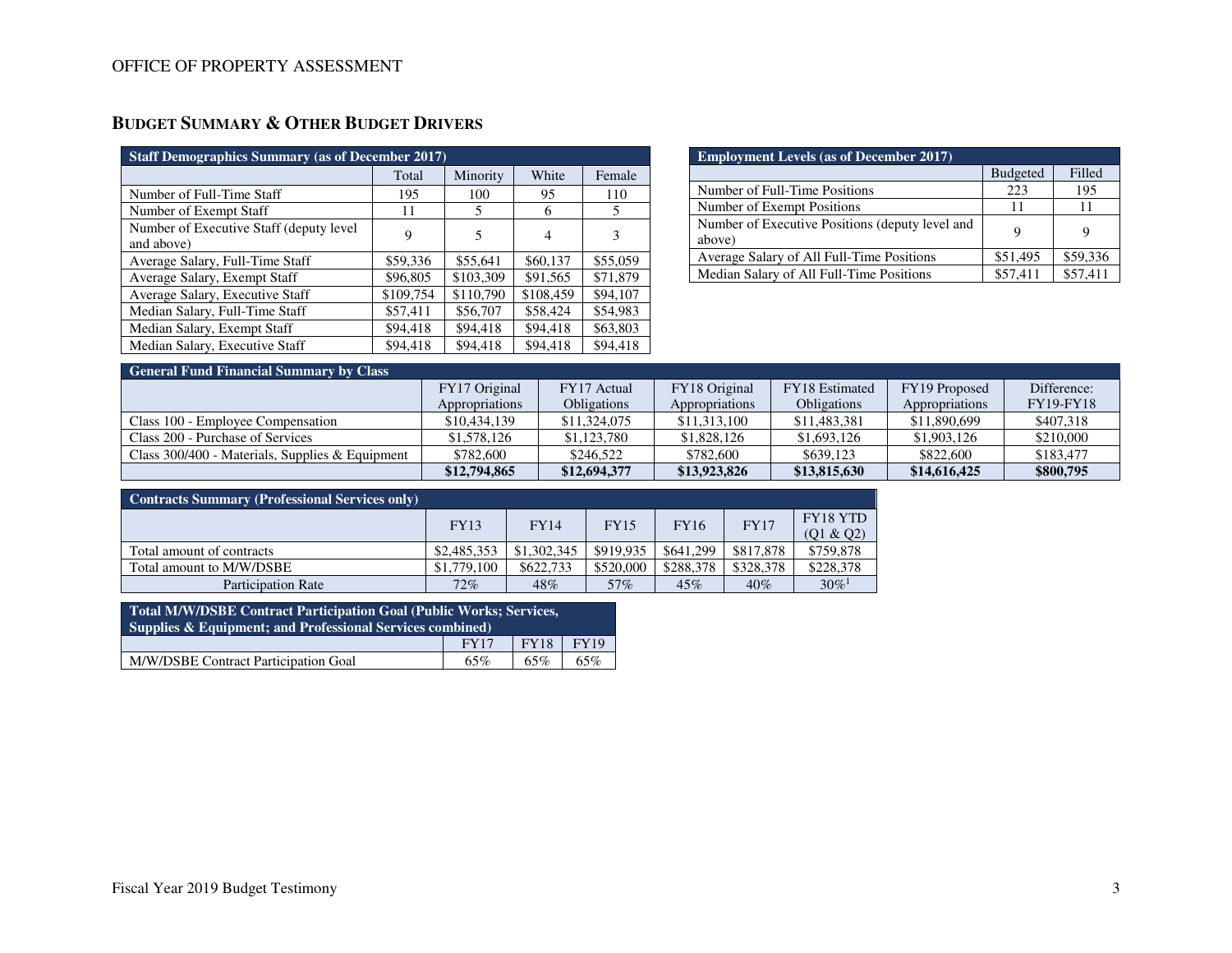### **PROPOSED BUDGET OVERVIEW**

### **Proposed Funding Request**:

The proposed Fiscal Year 2019 General Fund budget totals \$14,616,425, an increase of \$800,795 over Fiscal Year 2018 estimated obligation levels. More than half of this increase is due to the anticipation of filling current vacancies.

The proposed budget includes:

- \$11,890,699 in Class 100, a \$407,318 increase over FY18. This funding will support the filling of vacancies.
- \$1,903,126 in Class 200, a \$210,000 increase over FY18. This funding will provide the resources to increase the consultant contract to assist with complex valuation issues, defense of market value appeals and training for staff. In addition, we added a contract for return mail and address resolution services.
- \$822,600 in Class 300/400, an \$183,477 increase over FY18. This funding will provide the resources to upgrade the timekeeping system, replace funds reduced in FY18 that are used to maintain our current office equipment, and subscribe to publications that assist the evaluators.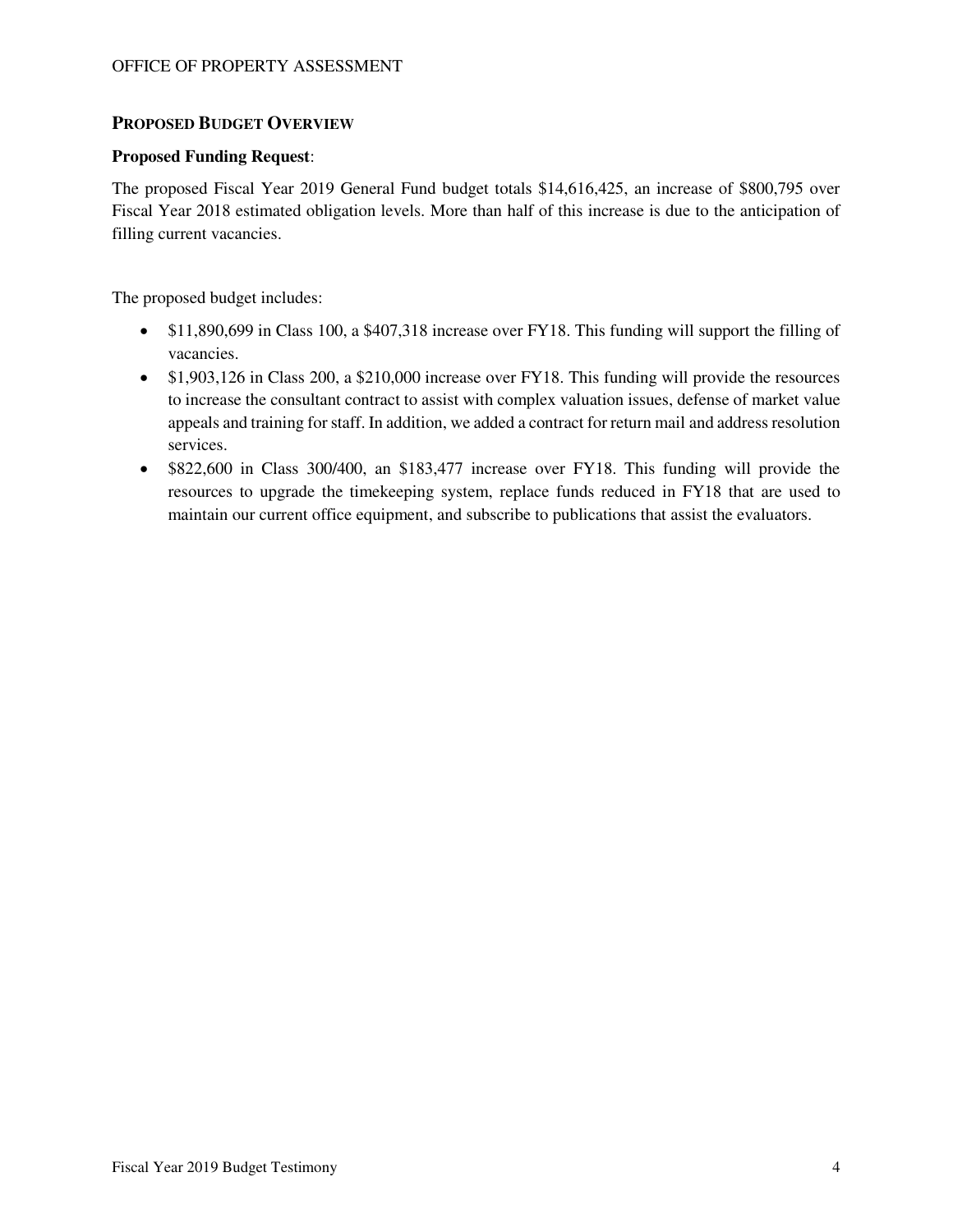## **STAFFING LEVELS**

The department is requesting 225 budgeted positions for FY19, an increase of 2 positions over FY18. The increase is attributed to the addition of 2 proposed administrative/managerial positions in FY19.

## **NEW HIRES**

In January of 2018, the department hired 5 additional Real Property Evaluators. The staff demographics are three White males, 1 Black female and 1 Asian male. In addition, in March of 2018, the department hired a white female in an exempt position as the Real Property Assessment Program Manager.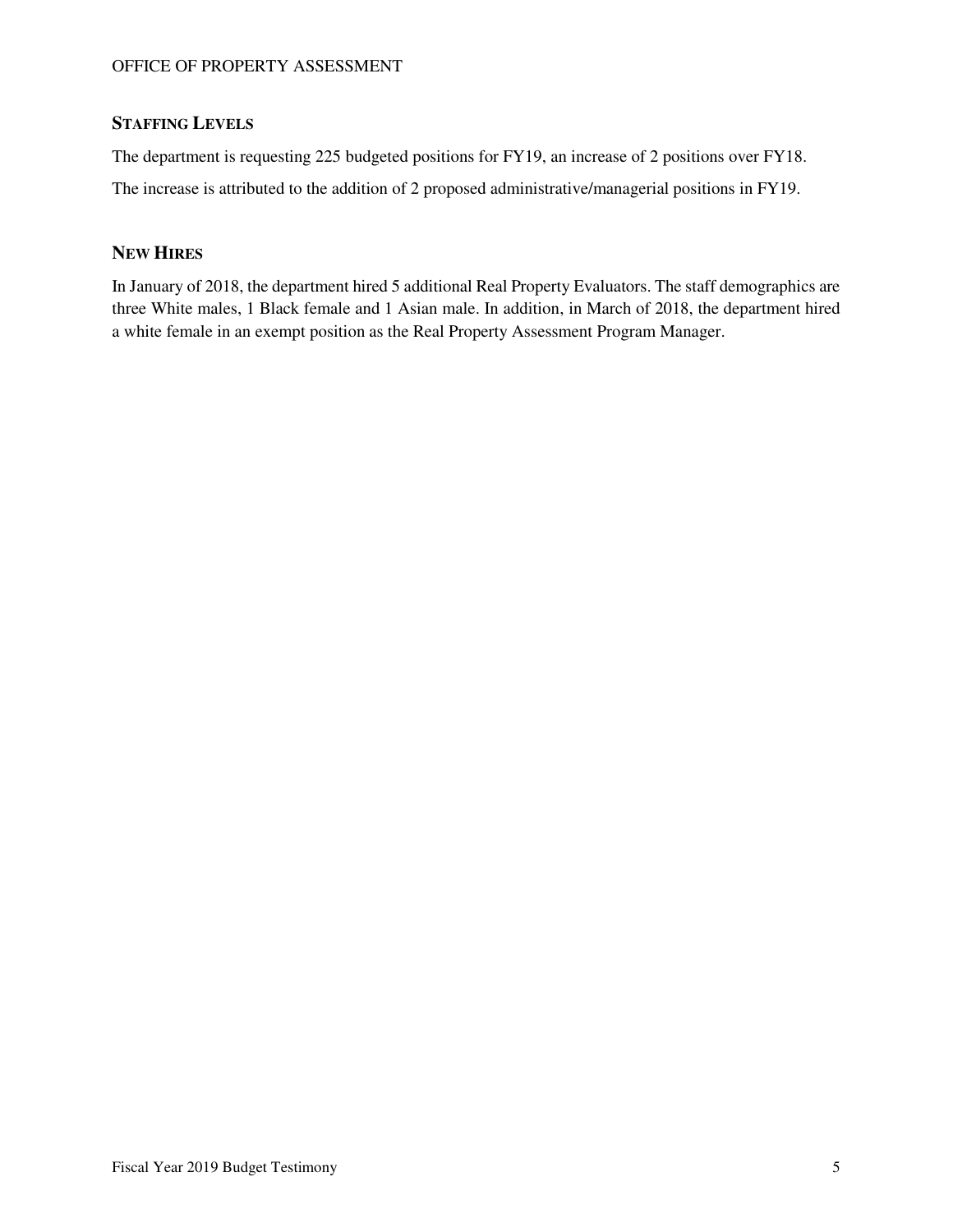### **PERFORMANCE, CHALLENGES, AND INITIATIVES**

| <b>FY19 Performance Measures</b>                              |             |                 |                  |                  |  |  |  |  |  |
|---------------------------------------------------------------|-------------|-----------------|------------------|------------------|--|--|--|--|--|
|                                                               | <b>FY17</b> | <b>FY18 YTD</b> |                  |                  |  |  |  |  |  |
| Measure <sup>1</sup>                                          | Actual      | $(01 + 02)$     | FY18 Target      | FY19 Target      |  |  |  |  |  |
| Coefficient of Dispersion <sup>2</sup>                        | 0.13        | 0.11            | $\le 0.15$       | ${}_{0.15}$      |  |  |  |  |  |
| Overall single-family price-related differential <sup>3</sup> | 1.06        | 1.05            | $> 0.98 \& 1.03$ | $> 0.98 \& 1.03$ |  |  |  |  |  |

*1 FY18 YTD is based on current projections from mass appraisal models. Values are currently under review by OPA Evaluation staff and are subject to revision. Final values will be available for study after certification 3/31/2018. Ratio study compares time adjusted sale prices to 2019 projected values as of December 31, 2017. Transactions used in this study were subject to the following qualifications: Sales from January 1, 2014 to June 30, 2017.*

*2 The Coefficient of Dispersion (COD) is considered the most reliable, and therefore is the most frequently used, measure of assessment uniformity in ratio studies. It is based on an average absolute deviation, but expresses it as a percentage and provides a more objective measure of uniformity that is independent of the level of appraisal. A COD of less than 0.15 is considered to be very good for a jurisdiction with the number of parcels and the heterogeneity of housing stock that exists in Philadelphia. In general, low CODs are associated with a more uniform level of assessment.* 

*3 This measures assessment progressivity or regressivity. Assessments are considered progressive if high-value properties are relatively overappraised, and regressive if high-value properties are under-appraised relative to low-value properties. While no differential (a PRD of 1) is considered perfect, PRDs tend to have an upward bias due in part to assessment time lags. A PRD between 0.98 and 1.03 is considered acceptable.*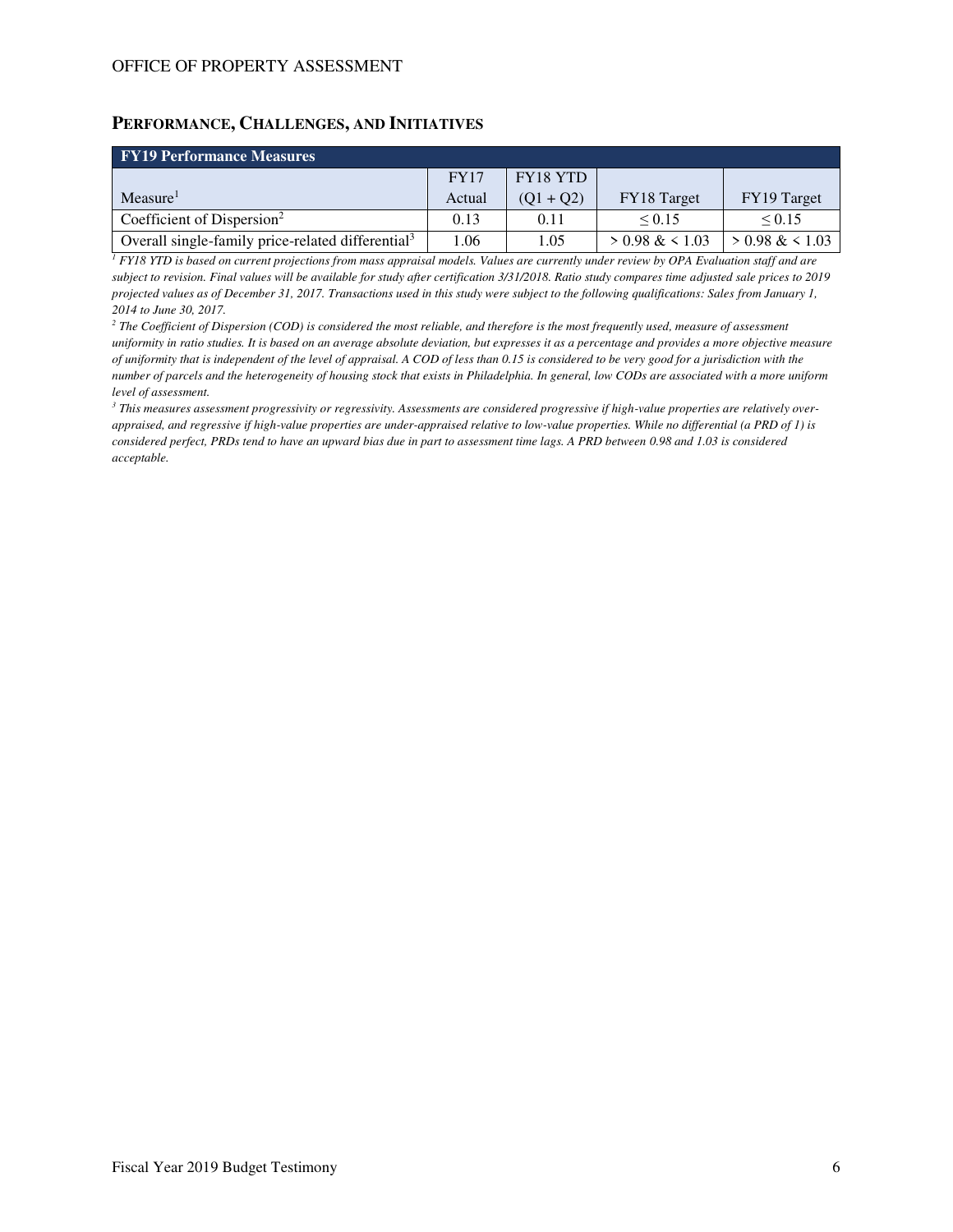# **OTHER BUDGETARY IMPACTS**

## **Federal and State (Where Applicable)**

N/A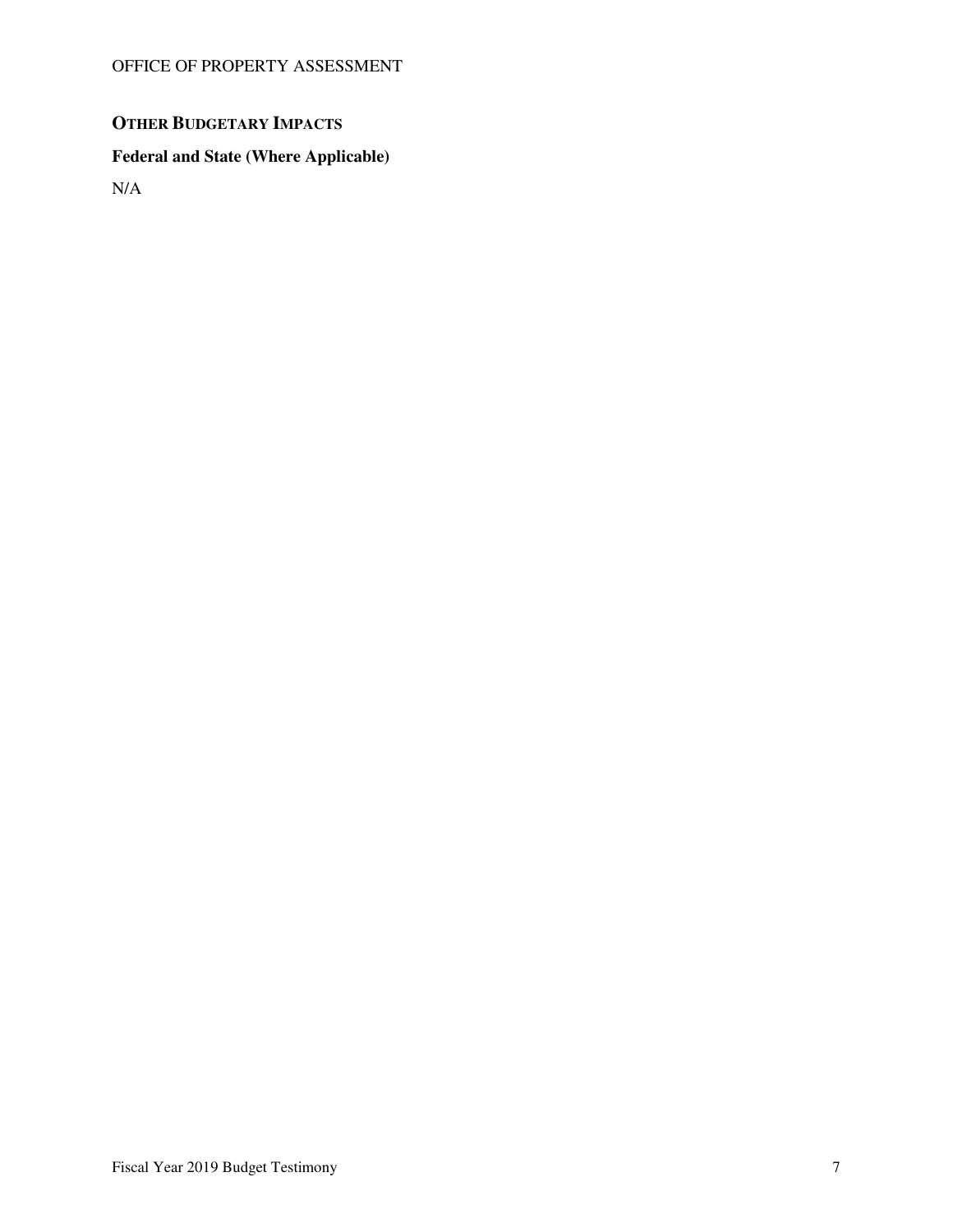## **CONTRACTING EXPERIENCE**

| M/W/DSBE Participation on Large Professional Services Contracts |                            |                                 |                          |                               |                              |                                                 |                                          |                                         |                                                       |                                                                                                         |                                                      |
|-----------------------------------------------------------------|----------------------------|---------------------------------|--------------------------|-------------------------------|------------------------------|-------------------------------------------------|------------------------------------------|-----------------------------------------|-------------------------------------------------------|---------------------------------------------------------------------------------------------------------|------------------------------------------------------|
| Largest Contracts, FY18                                         |                            |                                 |                          |                               |                              |                                                 |                                          |                                         |                                                       |                                                                                                         |                                                      |
| Vendor Name                                                     | Service<br>Provided        | Dollar<br>Amount of<br>Contract | <b>RFP</b> Issue<br>Date | Contract<br><b>Start Date</b> | Ranges in RFP                | $%$ of<br>M/W/DSBE<br>Participation<br>Achieved | \$ Value of<br>M/W/DSBE<br>Participation | Total %<br>Participation<br>- All DSBEs | <b>Total \$ Value</b><br>Participation -<br>All DSBEs | <b>Local Business</b><br>(principal place)<br>of business<br>located within<br>City limits)<br>[yes/no] | Waiver for<br>Living Wage<br>Compliance?<br>[yes/no] |
|                                                                 | Customer<br>Service Third  |                                 |                          |                               | MBE 10-15%                   | $\Omega$                                        | \$0                                      |                                         |                                                       |                                                                                                         |                                                      |
|                                                                 | Party Call                 |                                 |                          |                               | WBE: 5-10%                   | 100%                                            | \$278,378                                |                                         |                                                       |                                                                                                         |                                                      |
|                                                                 | Center /<br>Language       |                                 |                          |                               | <b>DSBE: Best</b>            |                                                 |                                          |                                         |                                                       |                                                                                                         |                                                      |
| Linebarger                                                      | Assistance                 | \$278,378                       | 5/24/2016                | 7/1/2017                      | Efforts<br><b>MBE: Best</b>  | $\overline{0}$                                  | \$0                                      | 100%                                    | \$278,378                                             | yes                                                                                                     | no                                                   |
|                                                                 | FLR/                       |                                 |                          |                               | <b>Efforts</b>               | $\overline{0}$                                  | \$0                                      |                                         |                                                       |                                                                                                         |                                                      |
|                                                                 | Return Mail<br>Service and |                                 |                          |                               | <b>WBE: Best</b><br>Efforts  | $\overline{0}$                                  | \$0                                      |                                         |                                                       |                                                                                                         |                                                      |
| Vanguard<br>Direct                                              | Address<br>correction      | \$98,000                        | 9/1/2017                 | 11/30/2017                    | <b>DSBE: Best</b><br>Efforts | $\overline{0}$                                  | \$0                                      | $0\%$                                   | \$0                                                   | yes                                                                                                     | no                                                   |
|                                                                 |                            |                                 |                          |                               | MBE: Best<br>Efforts         | $\overline{0}$                                  | \$0                                      |                                         |                                                       |                                                                                                         |                                                      |
|                                                                 |                            |                                 |                          |                               | <b>WBE: Best</b><br>Efforts  | $\overline{0}$                                  | \$0                                      |                                         |                                                       |                                                                                                         |                                                      |
| <b>RCDH</b> of PA                                               | Commercial<br>Consultant   | \$500,000                       | 7/27/2016                | 10/25/2017                    | <b>DSBE: Best</b><br>Efforts | $\overline{0}$                                  | \$0                                      | $0\%$                                   | \$0                                                   | yes                                                                                                     | no                                                   |
|                                                                 |                            |                                 |                          |                               | <b>MBE: Best</b><br>Efforts  | $\Omega$                                        | \$0                                      |                                         |                                                       |                                                                                                         |                                                      |
|                                                                 |                            |                                 |                          |                               | WBE: Best<br>Efforts         | $\overline{0}$                                  | \$0                                      |                                         |                                                       |                                                                                                         |                                                      |
| Doyle Real<br><b>Estate Advisor</b>                             | Appraisal<br>Consultant    | \$90,000                        | 5/4/2016                 | 7/1/2017                      | <b>DSBE: Best</b><br>Efforts | $\overline{0}$                                  | \$0                                      | $0\%$                                   | \$0                                                   | yes                                                                                                     | no                                                   |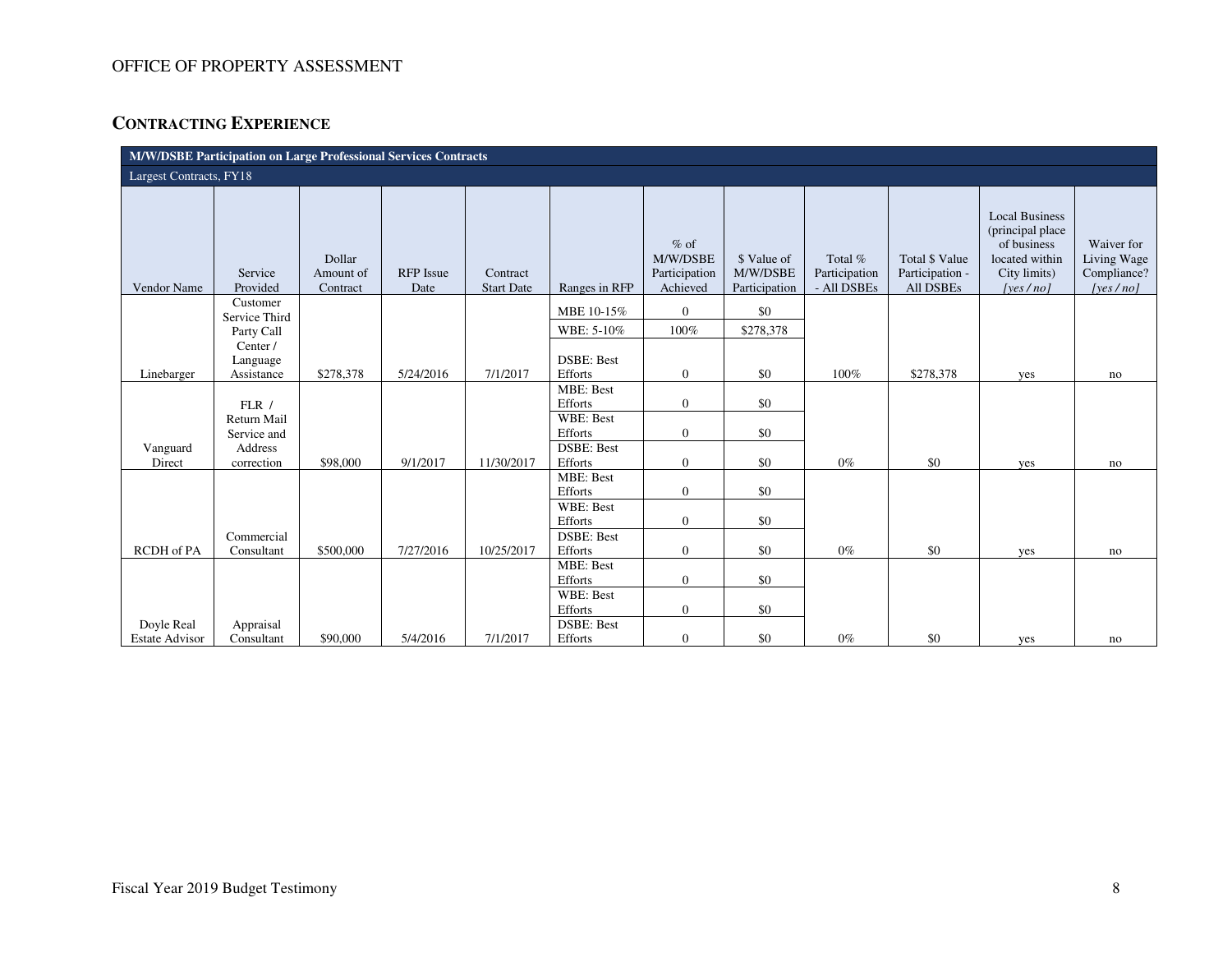# **EMPLOYEE DATA**

| <b>Staff Demographics (as of December 2017)</b> |                        |                  |                        |                  |                  |  |  |  |  |
|-------------------------------------------------|------------------------|------------------|------------------------|------------------|------------------|--|--|--|--|
|                                                 | <b>Full-Time Staff</b> |                  | <b>Executive Staff</b> |                  |                  |  |  |  |  |
|                                                 | Male                   | Female           |                        | Male             | Female           |  |  |  |  |
|                                                 | African-               | African-         |                        | African-         | African-         |  |  |  |  |
|                                                 | American               | American         |                        | American         | American         |  |  |  |  |
| Total                                           | 30                     | 54               | Total                  | $\overline{c}$   | 3                |  |  |  |  |
| % of Total                                      | 15%                    | 28%              | % of Total             | 22%              | 33%              |  |  |  |  |
| Average Salary                                  | \$57,627               | \$53,995         | Average Salary         | \$135,816        | \$94,107         |  |  |  |  |
| <b>Median Salary</b>                            | \$54,983               | \$54,983         | Median Salary          | \$135,816        | \$94,418         |  |  |  |  |
|                                                 | White                  | White            |                        | White            | White            |  |  |  |  |
| Total                                           | 50                     | 49               | Total                  | 4                | $\overline{0}$   |  |  |  |  |
| % of Total                                      | 26%                    | 25%              | % of Total             | 44%              | $0\%$            |  |  |  |  |
| Average Salary                                  | \$68,330               | \$56,042         | Average Salary         | \$103,959        | N/A              |  |  |  |  |
| Median Salary                                   | \$61,866               | \$54,983         | Median Salary          | \$94,418         | N/A              |  |  |  |  |
|                                                 | Hispanic               | Hispanic         |                        | Hispanic         | Hispanic         |  |  |  |  |
| Total                                           | 1                      | $\overline{4}$   | Total                  | $\Omega$         | $\overline{0}$   |  |  |  |  |
| % of Total                                      | $1\%$                  | $2\%$            | % of Total             | $0\%$            | $0\%$            |  |  |  |  |
| Average Salary                                  | \$58,431               | \$62,817         | Average Salary         | N/A              | N/A              |  |  |  |  |
| <b>Median Salary</b>                            | \$58,431               | \$61,942         | <b>Median Salary</b>   | N/A              | N/A              |  |  |  |  |
| Asian                                           |                        | Asian            |                        | Asian            | Asian            |  |  |  |  |
| Total                                           | 6                      | 2                | Total                  | $\boldsymbol{0}$ | $\boldsymbol{0}$ |  |  |  |  |
| % of Total                                      | $3\%$                  | $1\%$            | % of Total             | $0\%$            | $0\%$            |  |  |  |  |
| Average Salary                                  | \$59,356               | \$44,053         | Average Salary         | N/A              | N/A              |  |  |  |  |
| Median Salary                                   | \$61,249               | \$44,053         | <b>Median Salary</b>   | N/A              | N/A              |  |  |  |  |
|                                                 | Other                  | Other            |                        | Other            | Other            |  |  |  |  |
| Total                                           | $\mathbf{0}$           | $\boldsymbol{0}$ | Total                  | $\mathbf{0}$     | $\boldsymbol{0}$ |  |  |  |  |
| % of Total                                      | $0\%$                  | $0\%$            | % of Total             | $0\%$            | $0\%$            |  |  |  |  |
| Average Salary                                  | N/A                    | N/A              | Average Salary         | N/A              | N/A              |  |  |  |  |
| Median Salary                                   | N/A                    | N/A              | Median Salary          | N/A              | N/A              |  |  |  |  |
|                                                 | Bilingual              | Bilingual        |                        | Bilingual        | Bilingual        |  |  |  |  |
| Total                                           | 9                      | 5                | Total                  | $\mathbf{0}$     | $\mathbf{0}$     |  |  |  |  |
| % of Total                                      | 5%                     | $3\%$            | % of Total             | $0\%$            | $0\%$            |  |  |  |  |
| Average Salary                                  | \$59,195               | \$52,549         | Average Salary         | N/A              | N/A              |  |  |  |  |
| Median Salary                                   | \$61,249               | \$54,983         | <b>Median Salary</b>   | N/A              | N/A              |  |  |  |  |
|                                                 | Male                   | Female           | Male                   |                  | Female           |  |  |  |  |
| Total                                           | 87                     | 108              | Total                  | 6                | $\mathfrak{Z}$   |  |  |  |  |
| % of Total                                      | 44%                    | 56%              | % of Total             | 67%              | $33\%$           |  |  |  |  |
| Average Salary                                  | \$60,936               | \$54,226         | Average Salary         | \$119,887        | \$94,107         |  |  |  |  |
| <b>Median Salary</b>                            | \$59,840               | \$54,983         | <b>Median Salary</b>   | \$115,117        | \$94,418         |  |  |  |  |